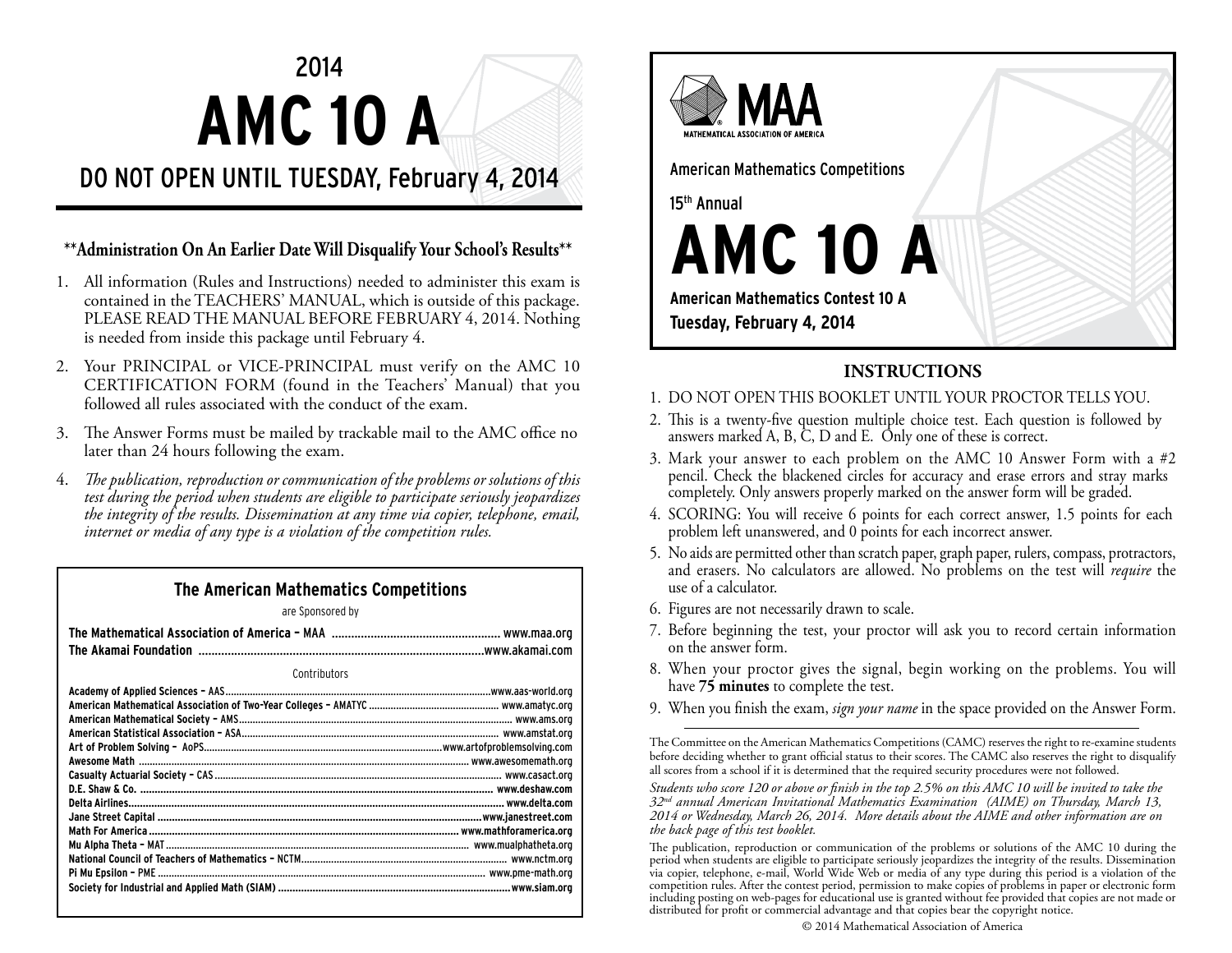*2014 AMC10A Problems* 2

1. What is  $10 \cdot (\frac{1}{2} + \frac{1}{5} + \frac{1}{10})^{-1}$ ? (A) 3 (B) 8 (C)  $\frac{25}{2}$  (D)  $\frac{170}{3}$  $(E)$  170

- 2. Roy's cat eats  $\frac{1}{3}$  of a can of cat food every morning and  $\frac{1}{4}$  of a can of cat food every evening. Before feeding his cat on Monday morning, Roy opened a box containing 6 cans of cat food. On what day of the week did the cat finish eating all the cat food in the box?
	- (A) Tuesday (B) Wednesday (C) Thursday (D) Friday

(E) Saturday

3. Bridget bakes 48 loaves of bread for her bakery. She sells half of them in the morning for \$2*.*50 each. In the afternoon she sells two thirds of what she has left, and because they are not fresh, she charges only half price. In the late afternoon she sells the remaining loaves at a dollar each. Each loaf costs \$0*.*75 for her to make. In dollars, what is her profit for the day?

(A) 24 (B) 36 (C) 44 (D) 48 (E) 52

4. Walking down Jane Street, Ralph passed four houses in a row, each painted a different color. He passed the orange house before the red house, and he passed the blue house before the yellow house. The blue house was not next to the yellow house. How many orderings of the colored houses are possible?

(A) 2 (B) 3 (C) 4 (D) 5 (E) 6

- 5. On an algebra quiz, 10% of the students scored 70 points, 35% scored 80 points, 30% scored 90 points, and the rest scored 100 points. What is the difference between the mean and the median of the students' scores on this quiz?
	- $(A) 1$  (B) 2 (C) 3 (D) 4 (E) 5
- 6. Suppose that *a* cows give *b* gallons of milk in *c* days. At this rate, how many gallons of milk will *d* cows give in *e* days?

$$
\textbf{(A)} \ \frac{bde}{ac} \qquad \textbf{(B)} \ \frac{ac}{bde} \qquad \textbf{(C)} \ \frac{abde}{c} \qquad \textbf{(D)} \ \frac{bcde}{a} \qquad \textbf{(E)} \ \frac{abc}{de}
$$



#### **American Mathematics Competitions**

#### **WRITE TO US!**

*Correspondence about the problems and solutions for this AMC 10 and orders for publications should be addressed to:*

American Mathematics Competitions 1740 Vine Street Lincoln, NE 68508 Phone 402-472-2257 | Fax 402-472-6087 | amcinfo@maa.org

*The problems and solutions for this AMC 10 were prepared by the MAA's Committee on the AMC 10 and AMC 12 under the direction of AMC 10 Subcommittee Chair:*

Dr. Leroy Wenstrom

#### **2014 AIME**

The 32nd annual AIME will be held on Thursday, March 13, with the alternate on Wednesday, March 26. It is a 15-question, 3-hour, integer-answer exam. You will be invited to participate only if you score 120 or above or finish in the top 2.5% of the AMC 10, or if you score 100 or above or finish in the top 5% of the AMC 12. Top-scoring students on the AMC 10/12/AIME will be selected to take the 43rd Annual USA Mathematical Olympiad (USAMO) on April 29-30, 2014. The best way to prepare for the AIME and USAMO is to study previous exams. Copies may be ordered as indicated below.

#### **PUBLICATIONS**

A complete listing of current publications, with ordering instructions, is at our web site: maa.org/math-competitions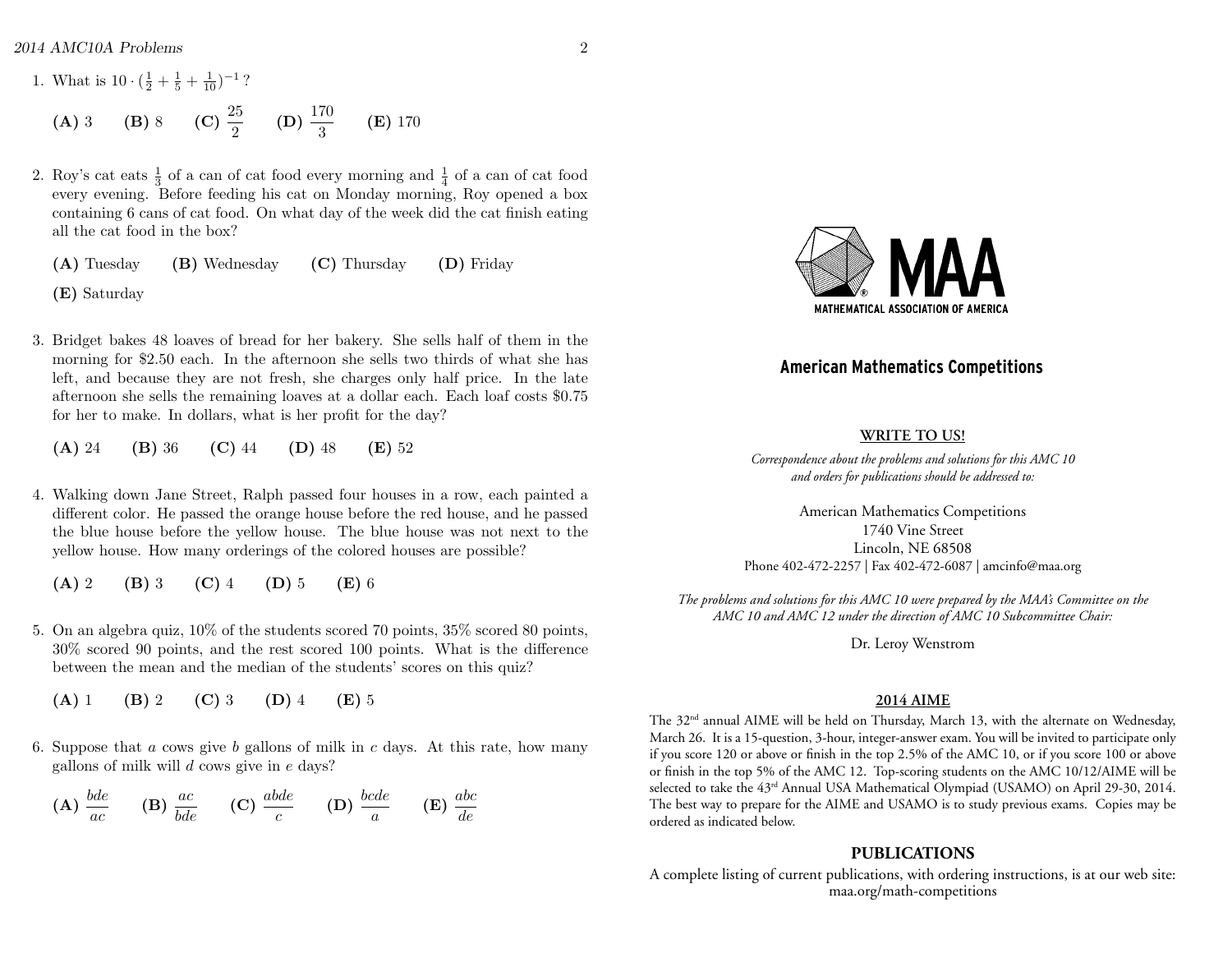22. In rectangle *ABCD*,  $AB = 20$  and  $BC = 10$ . Let *E* be a point on  $\overline{CD}$  such that  $\angle CBE = 15^\circ$ . What is  $AE$ ?

(**A**) 
$$
\frac{20\sqrt{3}}{3}
$$
 (**B**)  $10\sqrt{3}$  (**C**) 18 (**D**)  $11\sqrt{3}$  (**E**) 20

23. A rectangular piece of paper whose length is  $\sqrt{3}$  times the width has area *A*. The paper is divided into three equal sections along the opposite lengths, and then a dotted line is drawn from the first divider to the second divider on the opposite side as shown. The paper is then folded flat along this dotted line to create a new shape with area *B*. What is the ratio *B* : *A* ?



- (A)  $1:2$  (B)  $3:5$  (C)  $2:3$  (D)  $3:4$  (E)  $4:5$
- 24. A sequence of natural numbers is constructed by listing the first 4, then skipping one, listing the next 5, skipping 2, listing 6, skipping 3, and, on the *n*th iteration, listing  $n+3$  and skipping *n*. The sequence begins 1, 2, 3, 4, 6, 7, 8, 9, 10, 13. What is the 500*,*000th number in the sequence?

(A) 996*,*506 (B) 996*,*507 (C) 996*,*508 (D) 996*,*509 (E) 996*,*510

25. The number  $5^{867}$  is between  $2^{2013}$  and  $2^{2014}$ . How many pairs of integers  $(m, n)$ are there such that  $1 \leq m \leq 2012$  and

$$
5^n < 2^m < 2^{m+2} < 5^{n+1}?
$$

(A) 278 (B) 279 (C) 280 (D) 281 (E) 282

*2014 AMC10A Problems* 3

$$
(I) \quad x + y < a + b
$$
\n
$$
(II) \quad x - y < a - b
$$
\n
$$
(III) \quad xy < ab
$$
\n
$$
(IV) \quad \frac{x}{y} < \frac{a}{b}
$$
\n
$$
(A) \quad 0 \qquad (B) \quad 1 \qquad (C) \quad 2 \qquad (D) \quad 3 \qquad (E) \quad 4
$$

8. Which of the following numbers is a perfect square?

(A) 
$$
\frac{14!15!}{2}
$$
 (B)  $\frac{15!16!}{2}$  (C)  $\frac{16!17!}{2}$  (D)  $\frac{17!18!}{2}$  (E)  $\frac{18!19!}{2}$ 

9. The two legs of a right triangle, which are altitudes, have lengths  $2\sqrt{3}$  and 6. How long is the third altitude of the triangle?

(A) 1 (B) 2 (C) 3 (D) 4 (E) 5

10. Five positive consecutive integers starting with *a* have average *b*. What is the average of 5 consecutive integers that start with *b* ?

(A)  $a+3$  (B)  $a+4$  (C)  $a+5$  (D)  $a+6$  (E)  $a+7$ 

11. A customer who intends to purchase an appliance has three coupons, only one of which may be used: Coupon 1: 10% off the listed price if the listed price is at least \$50 Coupon 2: \$20 off the listed price if the listed price is at least \$100 Coupon 3: 18% off the amount by which the listed price exceeds \$100 For which of the following listed prices will coupon 1 offer a greater price reduc-

tion than either coupon 2 or coupon 3?

(A) \$179*.*95 (B) \$199*.*95 (C) \$219*.*95 (D) \$239*.*95 (E) \$259*.*95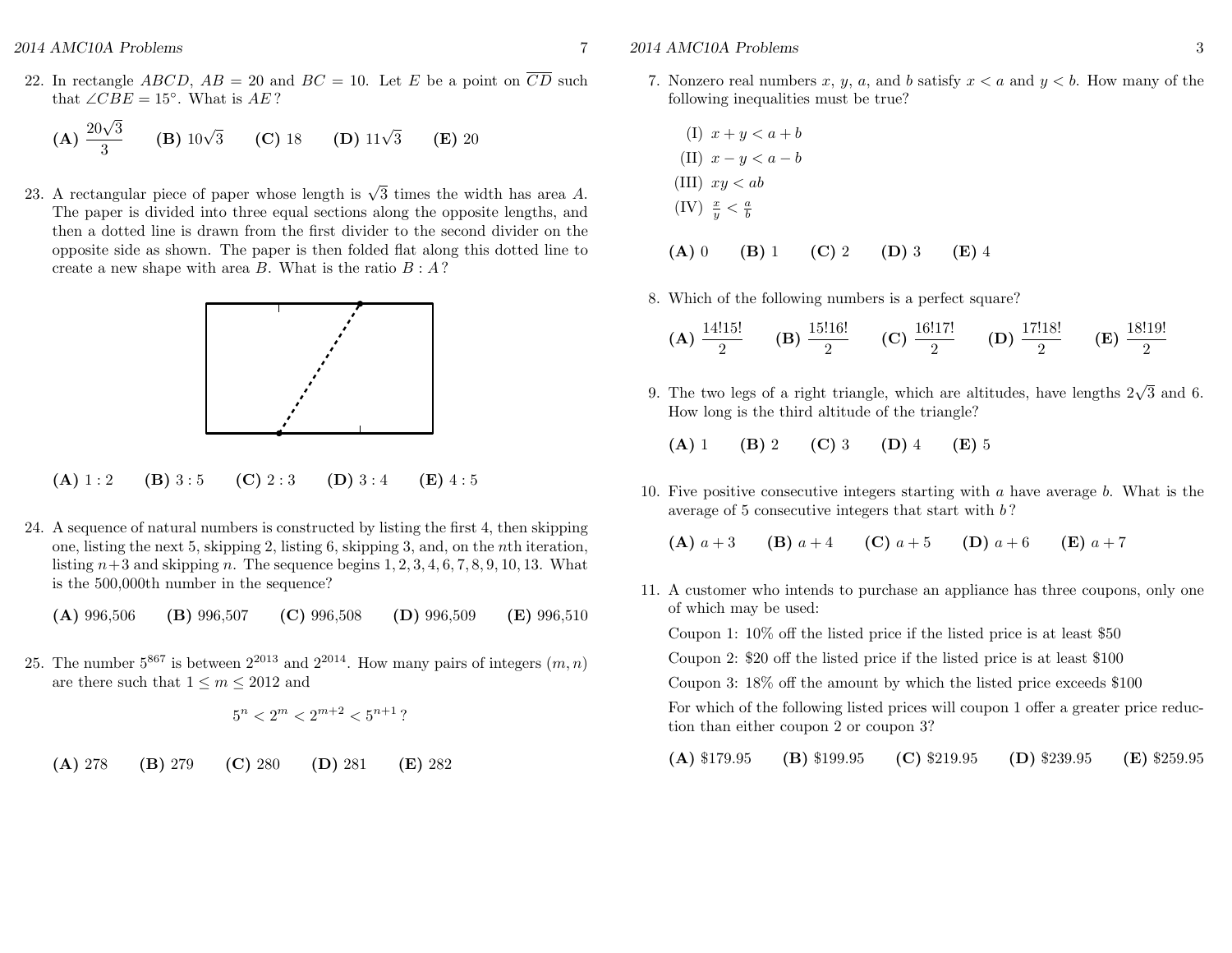12. A regular hexagon has side length 6. Congruent arcs with radius 3 are drawn with the center at each of the vertices, creating circular sectors as shown. The region inside the hexagon but outside the sectors is shaded as shown. What is the area of the shaded region?



- (A)  $27\sqrt{3} 9\pi$  (B)  $27\sqrt{3} 6\pi$  (C)  $54\sqrt{3} 18\pi$ (D)  $54\sqrt{3} - 12\pi$  $\sqrt{3} - 12\pi$  (**E**)  $108\sqrt{3} - 9\pi$
- 13. Equilateral *ABC* has side length 1, and squares *ABDE*, *BCHI*, and *CAF G* lie outside the triangle. What is the area of hexagon *DEF GHI* ?



**(A)** 
$$
\frac{12+3\sqrt{3}}{4}
$$
 **(B)**  $\frac{9}{2}$  **(C)**  $3+\sqrt{3}$  **(D)**  $\frac{6+3\sqrt{3}}{2}$  **(E)** 6

#### *2014 AMC10A Problems* 6

17. Three fair six-sided dice are rolled. What is the probability that the values shown on two of the dice sum to the value shown on the remaining die?

(A) 
$$
\frac{1}{6}
$$
 (B)  $\frac{13}{72}$  (C)  $\frac{7}{36}$  (D)  $\frac{5}{24}$  (E)  $\frac{2}{9}$ 

18. A square in the coordinate plane has vertices whose *y*-coordinates are 0, 1, 4, and 5. What is the area of the square?

(A) 16 (B) 17 (C) 25 (D) 26 (E) 27

19. Four cubes with edge lengths 1, 2, 3, and 4 are stacked as shown. What is the length of the portion of  $\overline{XY}$  contained in the cube with edge length 3?



(A) 
$$
\frac{3\sqrt{33}}{5}
$$
 (B)  $2\sqrt{3}$  (C)  $\frac{2\sqrt{33}}{3}$  (D) 4 (E)  $3\sqrt{2}$ 

20. The product  $(8)(888...8)$ , where the second factor has k digits, is an integer whose digits have a sum of 1000. What is *k* ?

(A) 901 (B) 911 (C) 919 (D) 991 (E) 999

21. Positive integers *a* and *b* are such that the graphs of  $y = ax + 5$  and  $y = 3x + b$ intersect the *x*-axis at the same point. What is the sum of all possible *x*coordinates of these points of intersection?

$$
(A) -20 \t (B) -18 \t (C) -15 \t (D) -12 \t (E) -8
$$